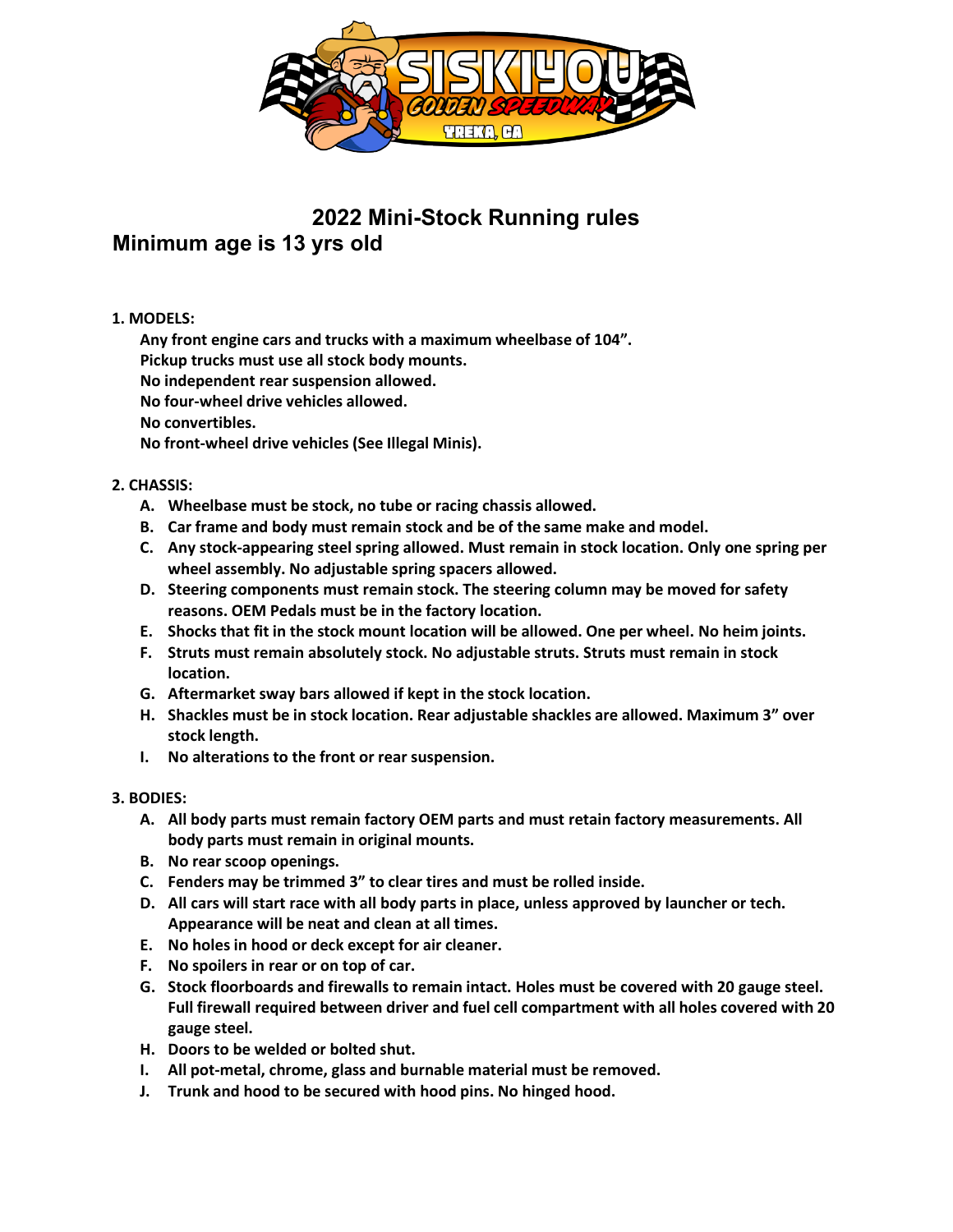

- **K. All cars to be neatly painted and numbered. Numbers are to be a minimum of 18" high and placed on both sides and the roof. Place roof numbers so as to be read from the passenger side. Must be legible.**
- **L. Three evenly spaced strong vertical bars to be installed in windshield opening in front of driver with a maximum 5/8″ x 5/8″ mud screen securely attached to the cage and not the body (screen isrecommended, required if driver is a minor).**
- **M. Bumpers must be stock appearing or fabricated, covered and adequately safe to protect the car, with no sharp edges or ends that will "hook" other racecars. Tech discretion is final.**
- **N. Front and rear bumpers may be reinforced with tubing not to exceed 1-1/2″ OD and must be attached to the body.**

#### **4. ENGINES:**

- **A. Maximum 2300cc 4-cylinder engine with maximum .060 overbore. Must be of the same manufacturer as the rest of the car. No rotary engines allowed. Toyota 22r is ok. Two (2) valves per cylinder only.**
- **B. Engine must remain in stock location.**
- **C. No oil coolers, accu-sumps, dry sumps, or external oiling systems allowed.**
- **D. Only one cam per engine. No roller cams. Solid lift cams only allowed on factory stock applications(examples: Honda, Toyota, Isuzu, etc). Ford 2.0 and 2.3 are hydraulic cams only. Alternative camshaft allowed. No externally adjustable cam pulleys.**
- **E. No titanium parts allowed.**
- **F. Intake manifold must remain stock and unaltered. NO adapters over 1″ inch high and NO porting. NO EFI intake manifolds.**
- **G. Exhaust to tech discretion**
- **H. Aftermarket or factory headers.**
- **I. Exhaust must be covered if ran through the passenger side of the cockpit.**
- **J. Aftermarket and modified crank OK. Pistons can be .060 overbore. 5.7 rods maximum.**
- **K. Aftermarket water pump pulleys are ok.**
- **L. All other engine parts must be stock OEM.**
- **M. A 4-cylinder engine may be swapped into a non-4-cylinder body, as long as the engine is the same make as the car, and the car meets all other rules.**

#### **5. ELECTRICAL:**

- **A. No magnetos of any kind. Electronic ignition will be allowed as long as it is stock for that make and model.**
- **B. No dual point distributors.**
- **C. Stock equipment only. No aftermarket, high performance or made for racing equipment. D. Engines must be self-starting.**
- **D. Must have a master kill switch that is accessible from both sides of the car, and the on and off positions clearly labeled.**
- **6. CARBURETORS AND FUEL:**
	- **A. One (1) two-barrel downdraft carburetor with a minimum 2 throttle return springs, which must work independently of each other.**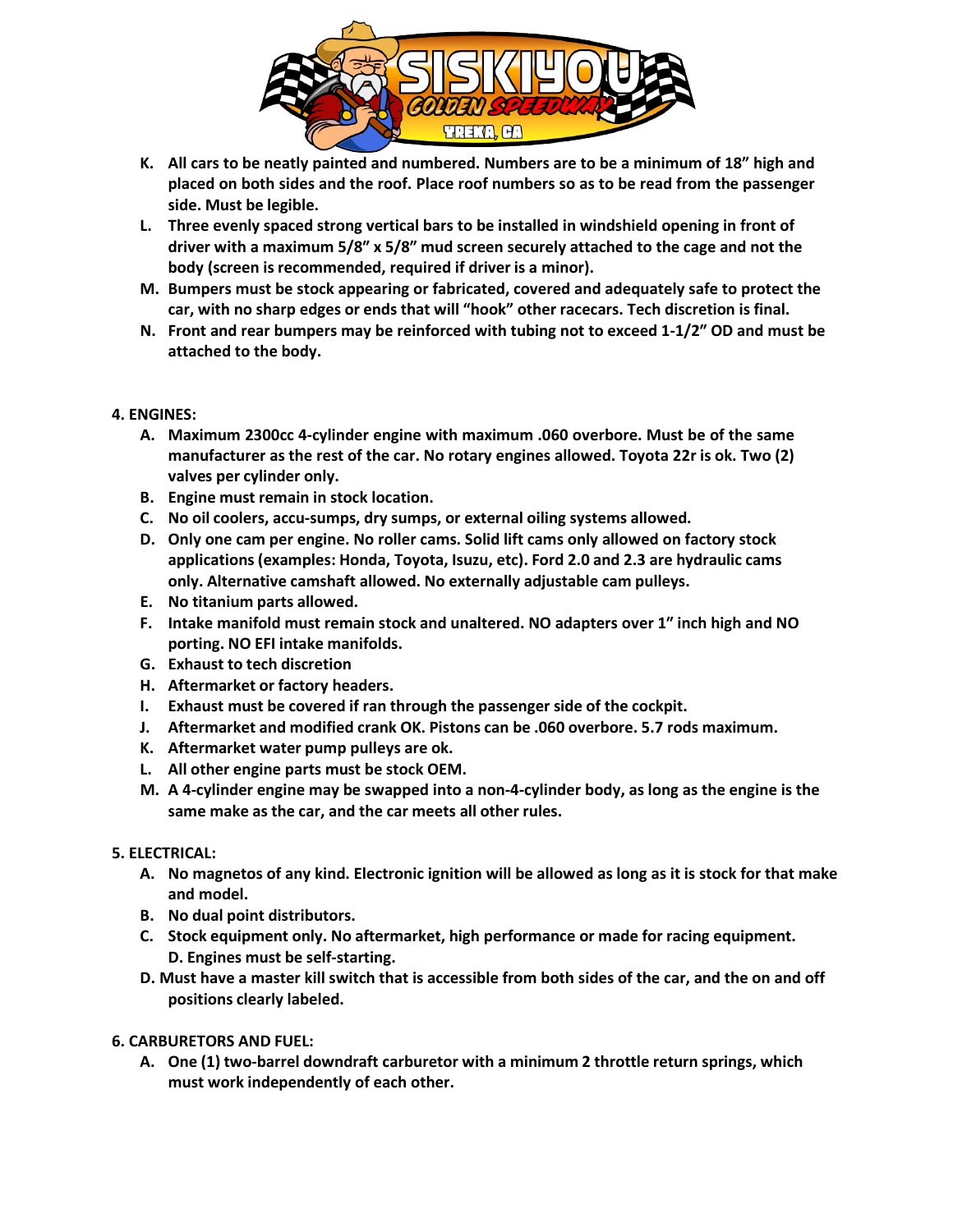

- **B. Pump gasoline only. No nitrous oxide, alcohol or nitro methane allowed. NO RED/BLUE fuel. 91/92 octane maximum. Gasoline purchased at the track is okay. No "E85."**
- **C. No fuel injection or turbo chargers allowed.**
- **D. If fuel lines run through driver's compartment they must be enclosed in steel or steel braided lines with no fittings.**
- **E. The fuel cell must be separated from driver's compartment and properly secured with a minimum ground clearance of 12". Fuel cells are mandatory. Steel can is mandatory around fuel cell. Must be properly secured with a minimum of two (2) 1" straps.**
- **F. Stock fuel pump only. If electric pump is used it must turn off with ignition or properly labeled ignition or kill switch.**
- **G. Fuel cell flapper and roll-over valve required.**
- **7. WHEELS AND TIRES:**
	- **A. Any steel wheel with a maximum of 7" width. No bead-locks.**
	- **B. Any street D.O.T. tire with a maximum width of 8" measured across the tread width with a ruler. No aftermarket or racing tires of any type or brand (subject to track official's decision). 5/16" maximum tread gap. All tires must remain unaltered. No grooving, siping or studded tires allowed.**
	- **C. 15" max wheel diameter.**
	- **D. Wheel spacers allowed as long as the wheel stud goes all the way through a 1" lug nut (3 threads exposed).**
	- **E. 1" lug nuts are mandatory.**
- **8. BRAKES:**
	- **A. Must have stock four-wheel brakes in good working order. All four must work at all times. B. No adjustable proportioning valves allowed.**
	- **B. No drilling or lightning of drums or rotors.**
	- **C. No aftermarket pedal assemblies or master cylinders allowed.**

## **9. SAFETY:**

- **A. A high back, padded, left turn aluminum racing seat only.**
- **B. Seat must be mounted to roll cage in steel frame and secure. The seat must not mount to the floor pan. Headrest must be braced. Six (6) 3/8" grade-8 bolts must be used to mount the seat.**
- **C. Drivers' harness will be a 5-point design with 3″ lap straps and 3″ shoulder straps securely and properly mounted to roll cage. NO old, faded, or frayed belts allowed. The belts must be mounted to the frame or roll cage and not to the seat with ½" grade-5 bolts. Belts must mount behind the driver.**
- **D. Drivers approved window net mandatory. Nets to be properly attached to roll cage and are to be released from the top. Nets must be tech approved.**
- **E. Helmet must be rated Snell 2000/2005 or newer.**
- **F. Fire suit is mandatory, in good condition with no holes. Fireproof gloves and boots are recommended. Neck roll is mandatory unless pre-approved. All safety equipment is required for minors.**
- **G. Must have a minimum 2-1/2 lb. fire extinguisher mounted in a quick release bracket within easy reach of the driver. Extinguisher must have a current certification tag at all times.**